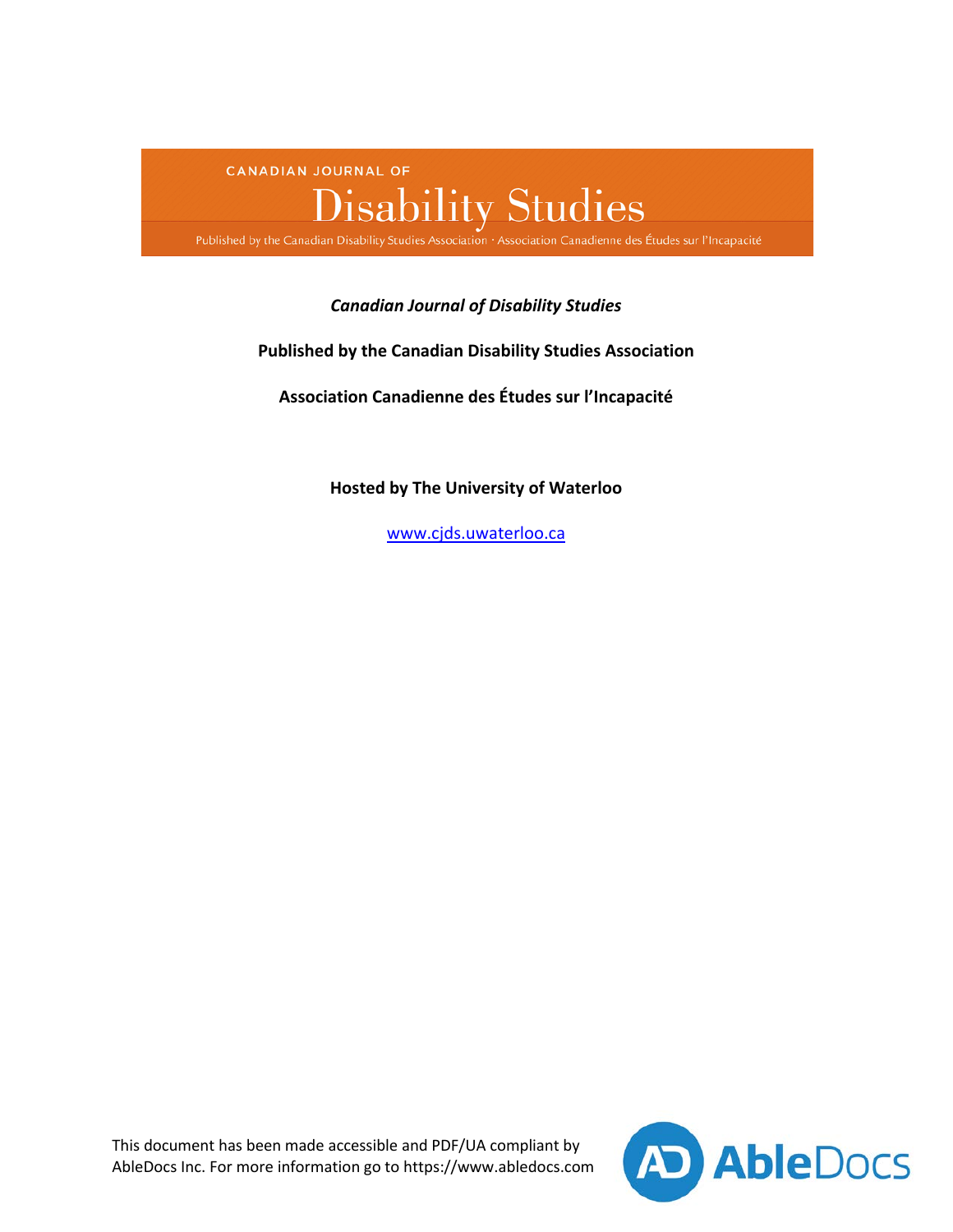# **Reflections on Access: Disability in Curatorial Practice**

Amanda Cachia, Assistant Professor, Moreno Valley College [Amanda.Cachia@mvc.edu](mailto:Amanda.Cachia@mvc.edu)

# **Abstract**

Access is a vital tool to deploy within a critical disability curatorial practice and can embody both conceptual and physical possibilities, whereby the very idea of access can be discovered in an artist's work, and, at the same time, be productively curated into both gallery spaces and the exhibition of the artwork. This essay reflects on the author's critical disability curatorial practice with the exhibitions *Marking Blind* (2015) and *Sweet Gongs Vibrating* (2016). Through the curation of works by Raphaëlle de Groot and Carmen Papalia, and through the artist curator relationship between the artists and the curator, the author of this paper, both exhibitions incorporated access in order to benefit the artists, the artworks, as well as diverse audiences. This paper argues that through the guidance of the curator, access can be incorporated into the exhibition in highly imaginative and artistic ways.

# **Keywords**

disability art, disability aesthetics, access, disability curatorial practice, accessible curatorial practice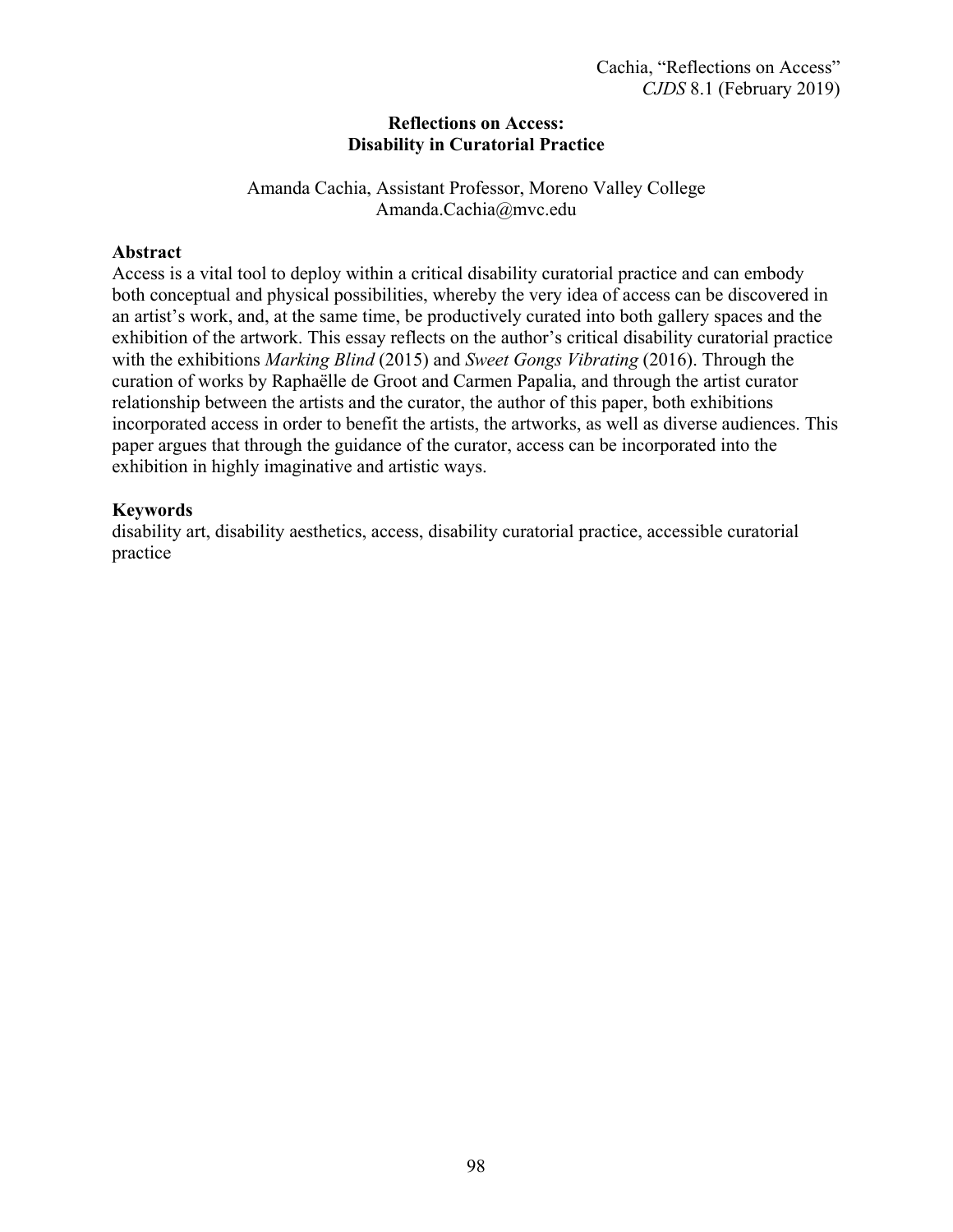#### **Reflections on Access: Disability in Curatorial Practice**

Amanda Cachia, Assistant Professor, Moreno Valley College Amanda.Cachia@mvc.edu

## **Introduction: Curators' accessing access**

My stake in the work of access is from the perspective of a curator who identifies as physically disabled. My interest in making my exhibitions accessible connects to the ways I take up disability and the disabled body as an issue of social justice. I have been deploying access in my curatorial practice since 2011 with the intention of transforming reductive interpretations of the disabled body, and to introduce audiences to "disability aesthetics," a concept coined by Tobin Seibers that describes (2010). Siebers 'called out' art history, because he indicated that disability is, in fact, everywhere present in contemporary art, because nondisabled contemporary artists 'see' the aesthetic merits of disability in art, ranging from the work of Pablo Picasso to Francis Bacon. Thus it was Siebers who began to centre disability within canonical art history. Siebers was one of the first to offer a studied, documented, and historical trajectory of where disability studies and contemporary art productively intersect. My projects have also explored activist positions and aesthetics within specific disabled community groups, including people with dwarfism, D/deaf people and hearing-impaired people, and blind and visually impaired people.

According to Elizabeth Ellcessor, access typically encompasses qualities of ease which might involve, for example, "user-friendliness of a system, or financial affordability" (2026, 6). "User-friendliness" can be productively incorporated into an active curatorial engagement with artists who use access as a conceptual framework in their practice. For example, an artist may explore the practice of audio description in their work, separate from the audio description developed by a museum staff member. As Georgina Kleege (2016) writes, "Audio description is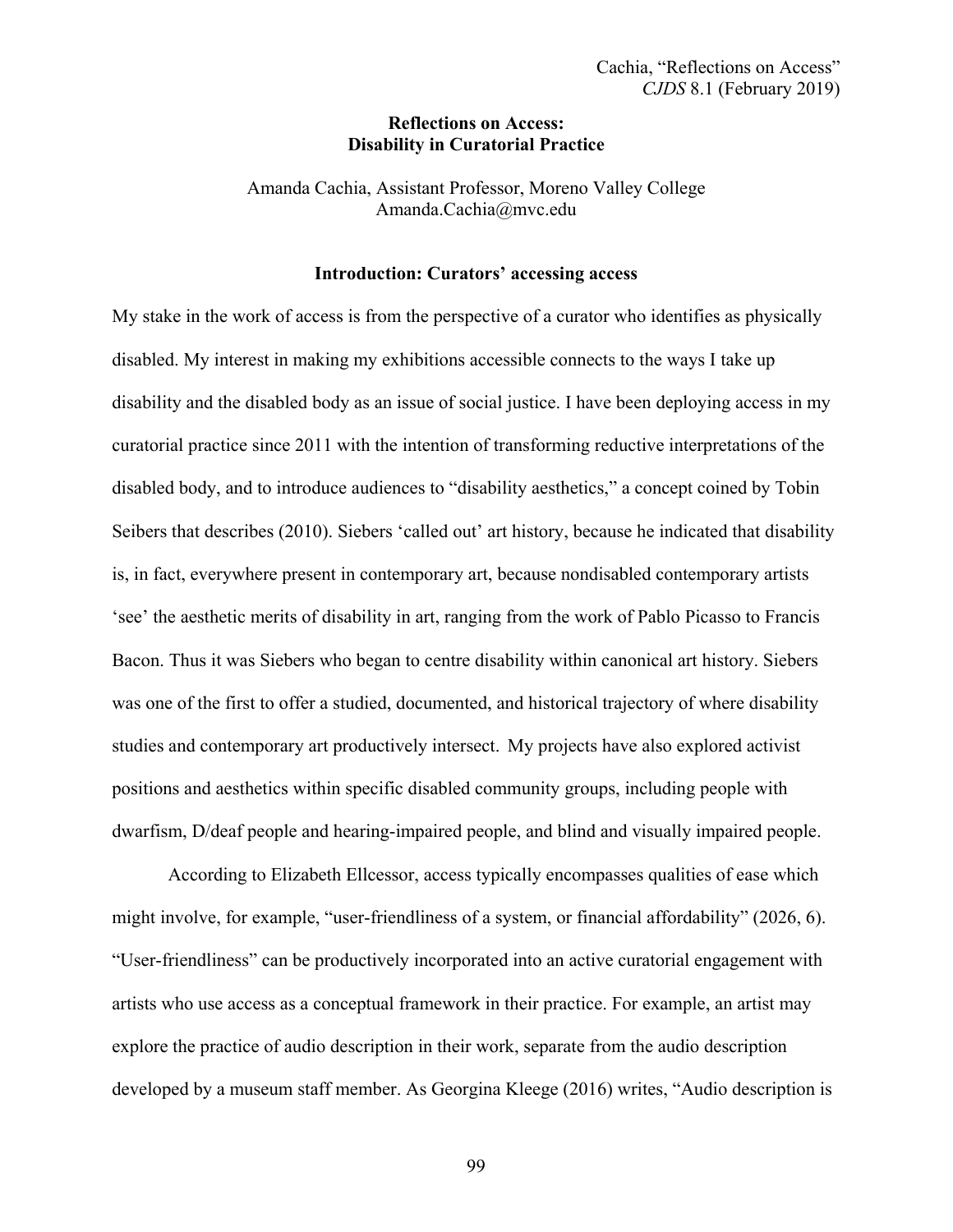the umbrella term for techniques meant to make visual media accessible to blind people"—but they also introduce a new modality of digesting visual information, regardless if the user is blind, visually impaired, or sighted (p. 89). In this way, the curator's and the artist's interpretations of access are conflated and juxtaposed, providing a dynamic dialogic exchange between the physical artwork, exhibition space, and the conceptual translation of the work.

This essay reflects on my curatorial practice in two recent exhibitions: *Marking Blind*  (2015), commissioned by Arts and Disability Ireland, and *Sweet Gongs Vibrating* (2016), exhibited at the San Diego Art Institute (2016). I explore the work of various artists but focus in particular on works by contemporary Canadian artists Raphaëlle de Groot and Carmen Papalia, whose works were included in both exhibitions. I trace their artistic processes from *Marking Blind* to *Sweet Gongs Vibrating* as they explore access in relation to my curatorial efforts to instil new modalities of accessibility into the exhibitions<sup>[1](#page-3-0)</sup>.

#### <span id="page-3-3"></span><span id="page-3-1"></span>*Marking Blind*

*Marking Blind* is a virtual exhibition commissioned by Arts & Disability Ireland (ADI) that focuses on the following critical questions: How is visual impairment marked by contemporary artists, both physically and conceptually? What can the markings created by blind and non-blind artists tell us about the way that the blind person experiences art, and in turn, how might these works mark the blind subject<sup>[2](#page-3-2)</sup>? The exhibition showcases the work of Canadian artists de Groot and Papalia alongside the work of American artists Robert Morris and Alice Wingwall, all of

<span id="page-3-0"></span><sup>&</sup>lt;sup>[1](#page-3-1)</sup> This essay follows from a number of my recently published articles that also consider strategies and case studies on curatorial and access, including "Disabling' the Museum: Curator as Infrastructural Activist," published in the *Journal of Visual Arts Practice* in 2013 and "Cripping Cyberspace: A Contemporary Virtual Art Exhibition," published in the *Canadian Journal of Disability Studies*.

<span id="page-3-2"></span><sup>&</sup>lt;sup>[2](#page-3-3)</sup> Marking Blind was launched on the ADI's website in March 2015 and is currently being hosted on the old version of the home page (<http://old.adiarts.ie/curated-space>) while the new website is developed.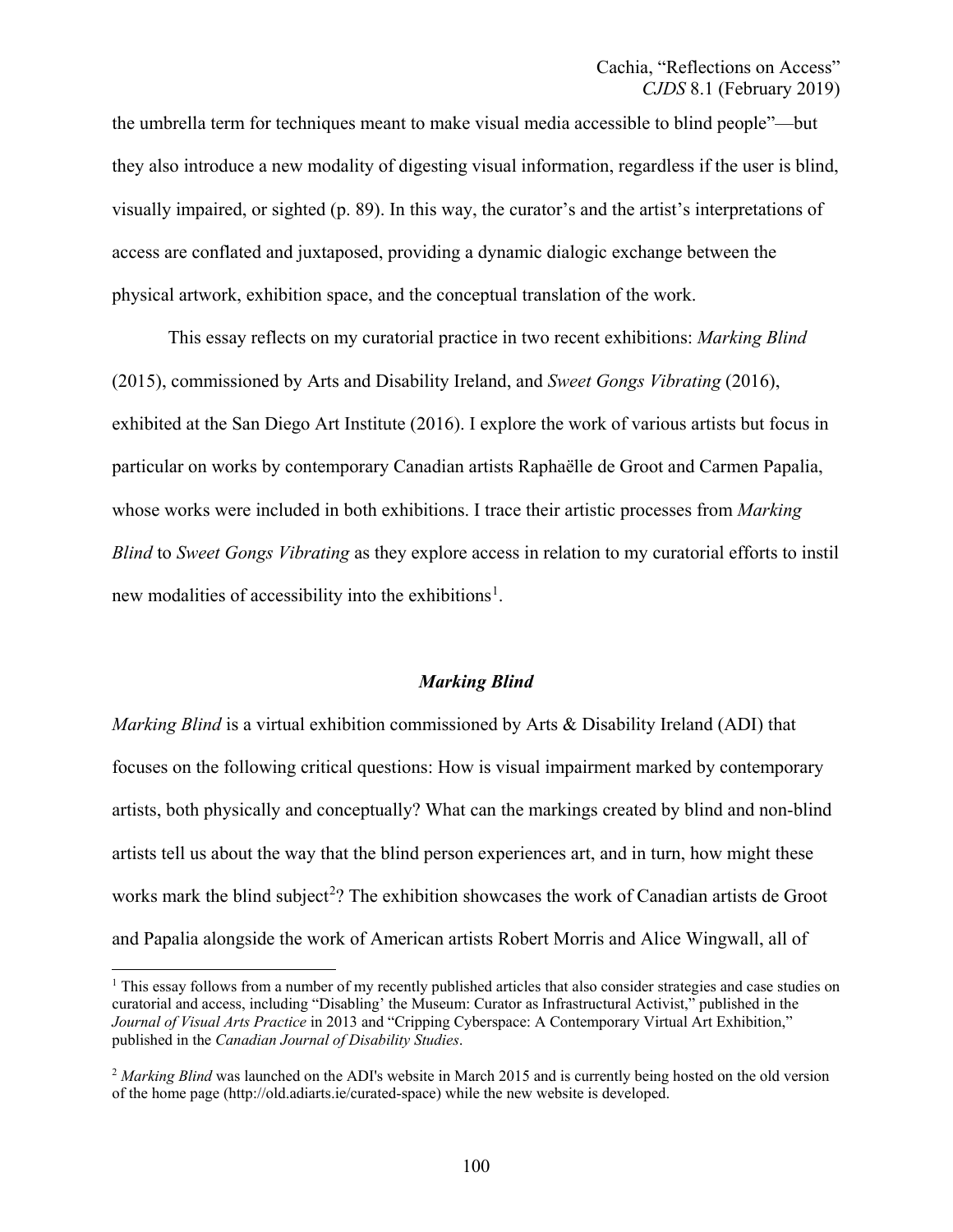whom have different relationships to blindness and visual impairment. The project is composed of existing and newly commissioned multi-sensorial works that explore what the visual, tactile, and aural qualities of blind-based art-making might look like, feel like, and sound like, when received through the filter of cyberspace as a mode of engagement. The work spans drawing, photography, video/performance, sculpture, translations, re-interpretations of canonical works from art history, and a collaborative audio-visual exchange involving transcription, which I describe further later in this essay.

*Marking Blind* calls into question ocularcentrism: the presumption that vision is both normal and primal. The conceptual framings for the artwork in this exhibition switch back and forth between the ostensible normative nature of vision and a more exploratory and experimental expression of sensing that conveys an intact, multi-sensorial experience and further, indicates that a hierarchy of senses that privileges vision explodes in profound directions when multisensorial expressions are embraced. The exhibition touches on how portrayals and representations of blindness mark the blind subject in both invigorating and complex ways. Papalia and Wingwall present works that express their own lived experiences of blindness through their work, of life as 'non-visual learners.' Morris and de Groot purposefully blind themselves in order to induce the state of not seeing as a means of achieving new experimental conceptual and physical outcomes. Both de Groot and Morris have a long-standing relationship to blinding, and while neither of them identify as blind, they have both worked intimately with individuals or groups who are blind or visually impaired. They believe that the act of art-making in and through blindness offers both a destabilization of painting, modernism and art history itself, which has much potential for transforming the typically reductive position of the blind subject.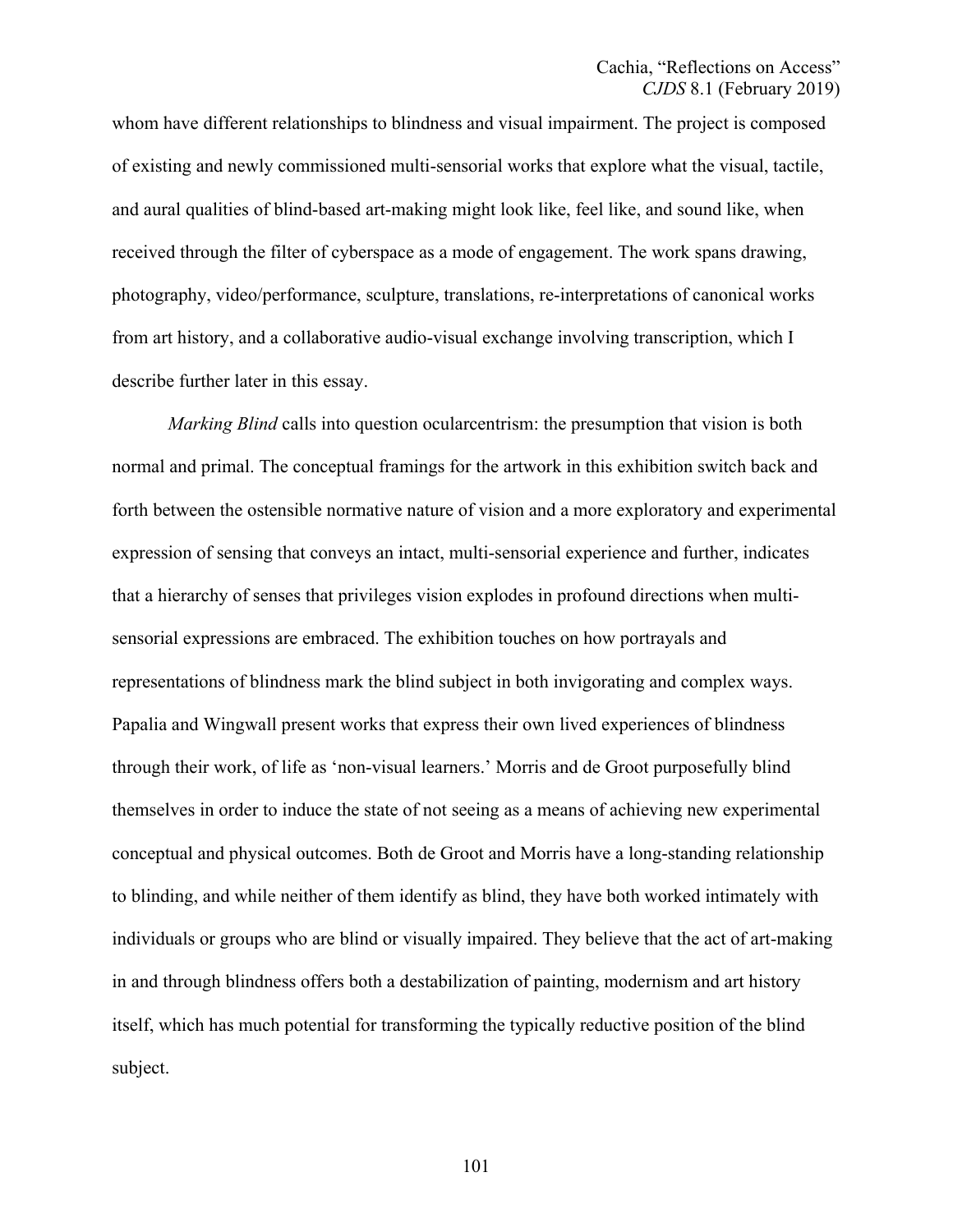All of the artists expand their sense of space. I explore Papalia's and de Groot's works as examples of artistic practices of access and also explore interpretation and translation as acts of accessibility that further expand and complicate how we think about access in relation to art and curatorial practice.

#### *See For Yourself***: A body schema of access**

In 2015, Carmen Papalia developed a new series of works entitled *See For Yourself* for the *Marking Blind* exhibition that investigate the practice and experience of visual description. In a gallery setting, visual description is typically offered as a pre-recorded voice-over description of the exhibition that can be played and heard through a small device that visitors carry or wear as they move through the gallery. Papalia, however, prefers description by live voices, which he feels offer a more connected and embodied experience than that of listening to recorded audio descriptions. Further, he understands that live description decenters the visual experience of art by drawing our attention to both seeing and describing as modes of interpretation. Papalia thus positions live description as an open model for access that plays out through a relational exchange between people.

In *See For Yourself,* Papalia attempts to illustrate visual description as a creative process. He commissioned seven participants to write visual descriptions of significant art-historical, twodimensional works, such as Sandro Botticelli's *The Birth of Venus* (1484-1486), Théodore Géricault's *The Raft of the Medusa* (1818-1819), and Pablo Picasso's *Girl Before a Mirror* (1932). Following this, he invited another seven participants to make two-dimensional visual translations of the visual descriptions created by the first set of participants. Each artist who produced a visual translation was given only the written description to work from; the title of the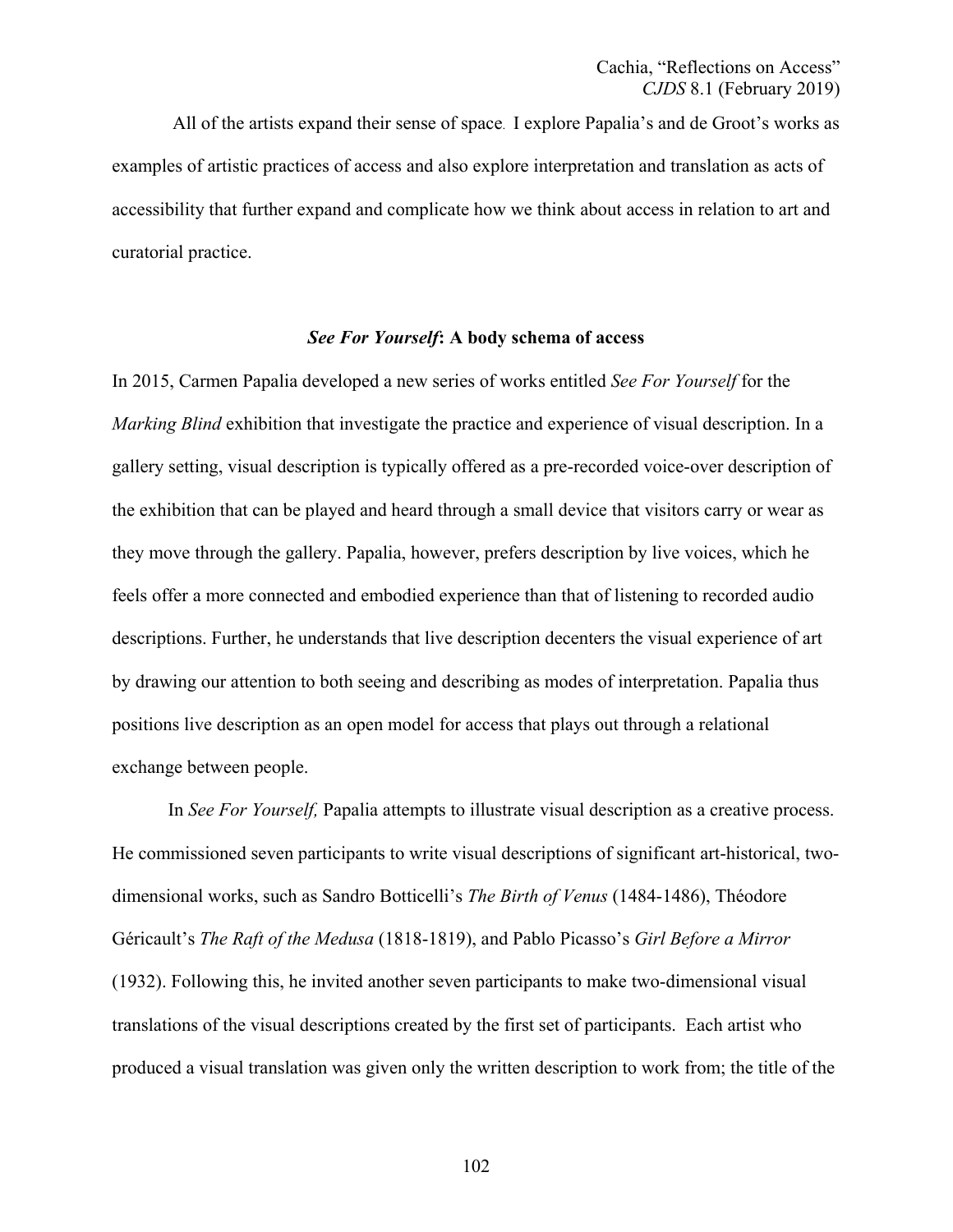artwork and the artist from which it was derived was not disclosed so as not to influence the artist's description. When displayed, the visual translation stands as the visual artwork and the visual description of the historical artwork serves as an alternate title for the artwork that it describes.



Figure 1: Carmen Papalia, *See For Yourself* (2015). John Muse created the visual description of Théodore Géricault's*The Raft of the Medusa* (1818-1819) and Rozzell Medina created the visual translation from Muse's description, pictured above.

Image description: A collage photograph of muscular nude men and men in speedos on a wood platform resting on the ocean. The sky is filled with clouds and lightning. One of the men waves a Canadian flag in his left hand. In the foreground, along the bottom of the frame, there is a composite of human hands woven together. Towards the back of the wooden platform is a pile of towels folded up neatly.

Papalia chose a diverse group of people to participate in *See For Yourself* from his own relationship circles, including close friends, mentors, family members, artists that he has mentored, and those with whom he shares community. Of the 14 participants, some acted as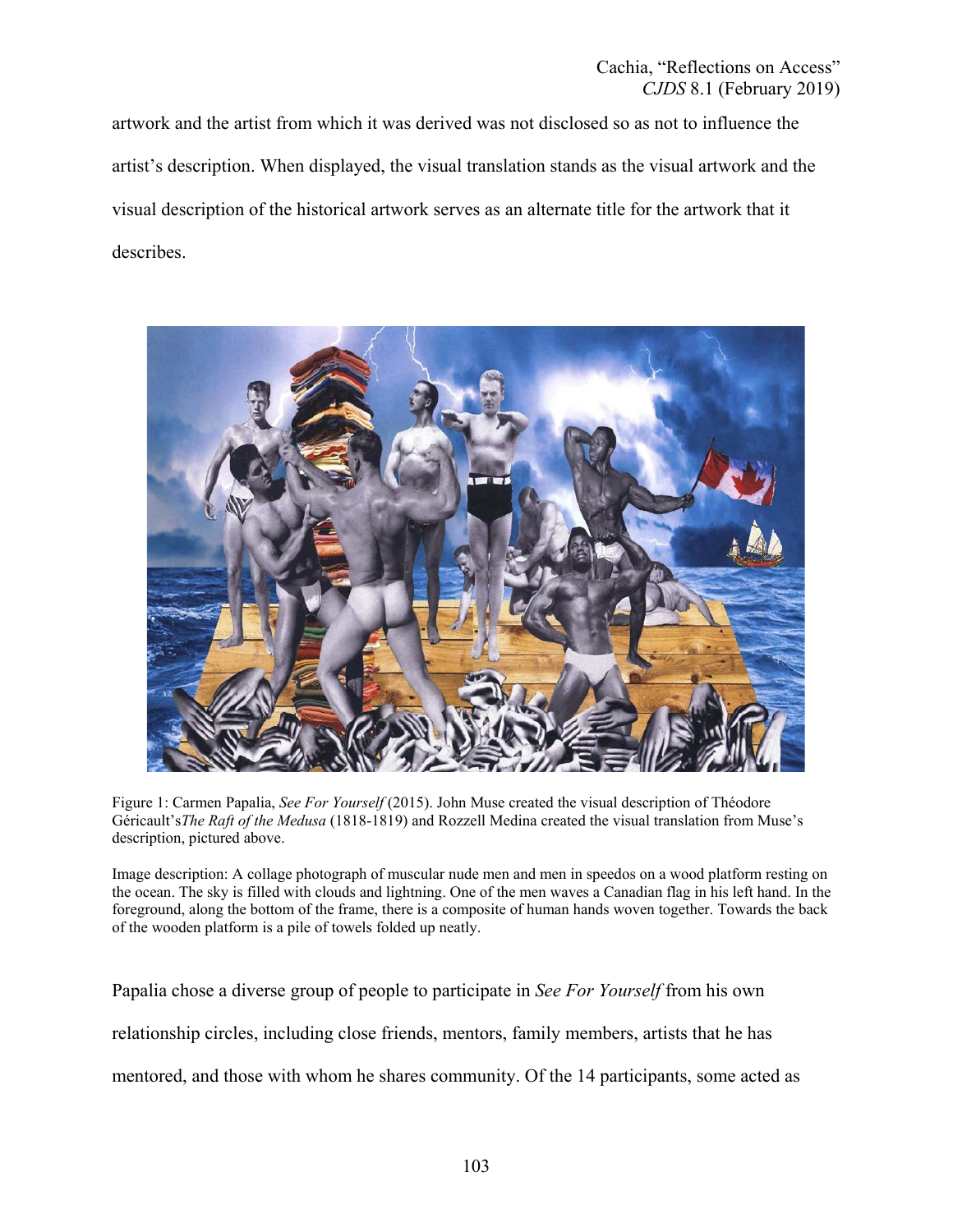visual describers (those who contributed the text-based portions of the project) and others as visual translators (those who contributed the image-based portions of the project). Papalia wanted *See For Yourself* to capture numerous visual and narrative styles to reflect the subjective and relational nature of the translation generated through visual description. He writes, "Of course, when you leave creative license in the hands of others you never know what you're going to get—but that reflects the process of visual description pretty well, I think. Also, since each piece is a reflection of the aesthetic practice of the participant who made it, the subjectivity in visual description comes through, too" (2015). The process of translation and visual description came full circle in *See For Yourself* when Papalia's partner, Kristin Rochelle Lantz, provided a final live visual description of each visually translated artwork for him. Upon hearing Lantz's descriptions, Papalia was surprised by the resulting artworks – some, he says, were predictable, while others made him laugh. The project became a poetic sequence, through-line and layering of complex description and translation. There is a type of meta-access at play, given that Papalia both begins and ends with visual description, first through text, then concluding with audio, with an image sandwiched in the middle. While the image is at the halfway point of the sequence, it is at the same time decentered amidst the various modalities of access – a complicated and yet energizing bundle of words and images. The image becomes one prong in the layering that is not necessarily more important or more informative than the other components; rather, the image is just a component of Papalia's journey through representation/vision, characterized by communication and collaboration. Through *See For Yourself*, one comes to observe an experimental study of the relational exchange of access that is both requested, and consequently provided, through translation. This project might also lead us to understand the potential for unexpected and mutual connection through the very practice of access itself as a new subfield of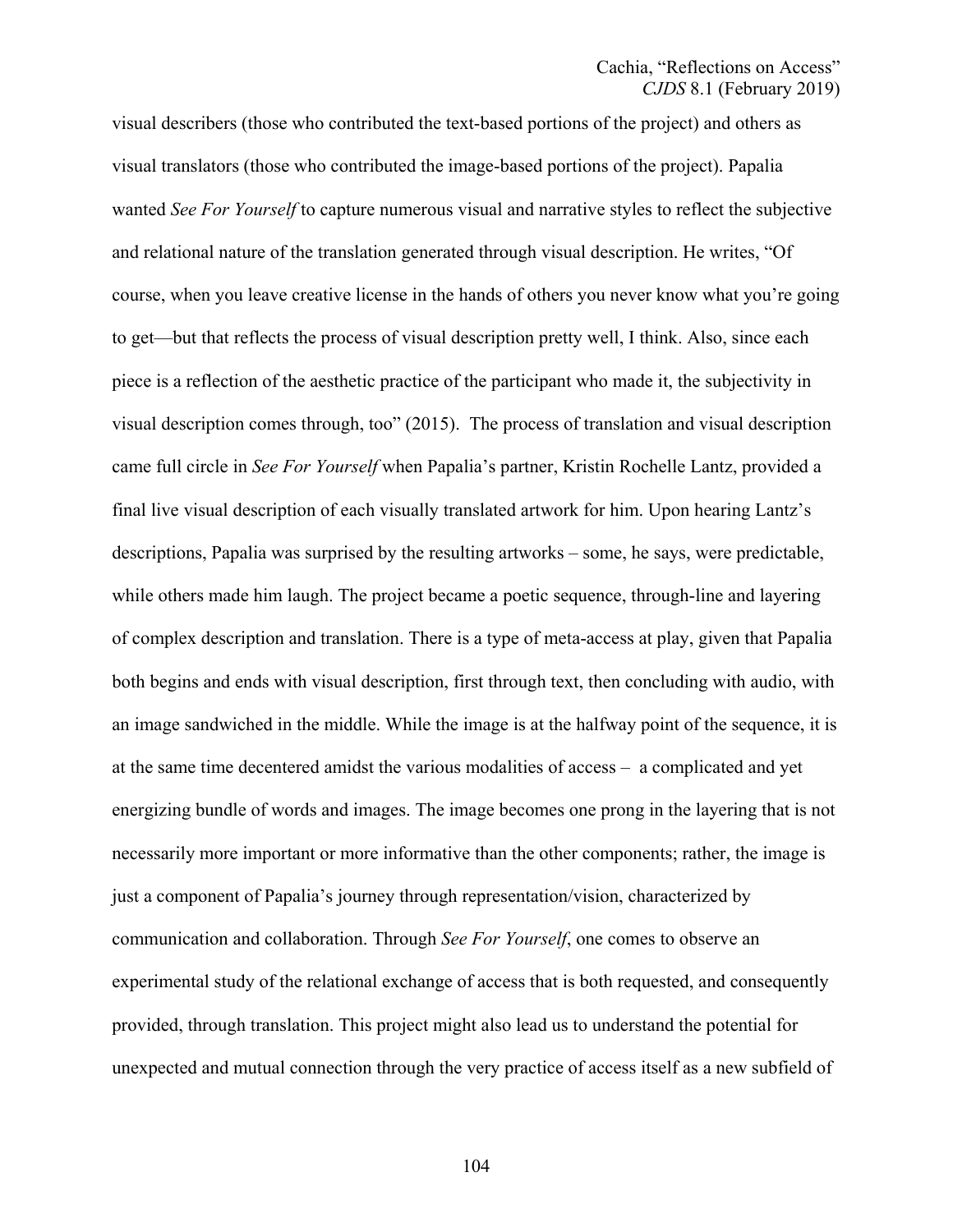phenomenology.

#### *Study 5, A New Place***: A sensorial study of place**

Raphaëlle de Groot sets up various physical and situational constraints in her performance-based practice in which she obstructs her vision using a blindfold, donning restrictive wear, or by covering up her face. While this work has a potential for controversy given that it may be read as a simulation exercise, I offer de Groot's work to audiences so that they may be able to contemplate how her experience of loss through a loss of vision may be either similar or different than experiences of blindness.<sup>[3](#page-8-0)</sup> I want the audience to consider from ethical and conceptual positions whether these comparisons should even be made.

<span id="page-8-1"></span>I take seriously how de Groot strives to work artistically outside the purview of vision, in 'un-mastery,' such as to instil a state of dispossession and of loss: loss of one's bearings, loss of control, loss of self-image. From her perspective, to be an artist is to experience one's limits, to shake up the idea of a static reality, to break the fixed patterns, and to work in a movement that looks for disorientation and accepts discomfort. During her performances, I have been particularly interested in how she invites audience members to film her as a way for us to participate in the experience. De Groot says this process originally served to document her experiments and serve as another means of interpretation but after several performances, the camera seemed to become an "extension of de Groot's eye, turning its gaze upon her to become at once its source and point of impact" (Déry, 2006).

My criticism of de Groot's performance work is that while audience members may watch

<span id="page-8-0"></span><sup>&</sup>lt;sup>[3](#page-8-1)</sup> Simulation activities are widely critiqued within disability studies for how they collapse nuanced and varied experiences of disability into a singular experience of disorientation and struggle thereby reifying the ableist understanding of the life of disability as a diminished one. For more information on the complexities of simulation with disability studies discourse, refer to Sheryl Burgstahler, and Tanis Doe, "Disability-related Simulations: If, When, and How to Use Them in Professional Development," *Review of Disability Studies*, *1*(2), 2014, 4-17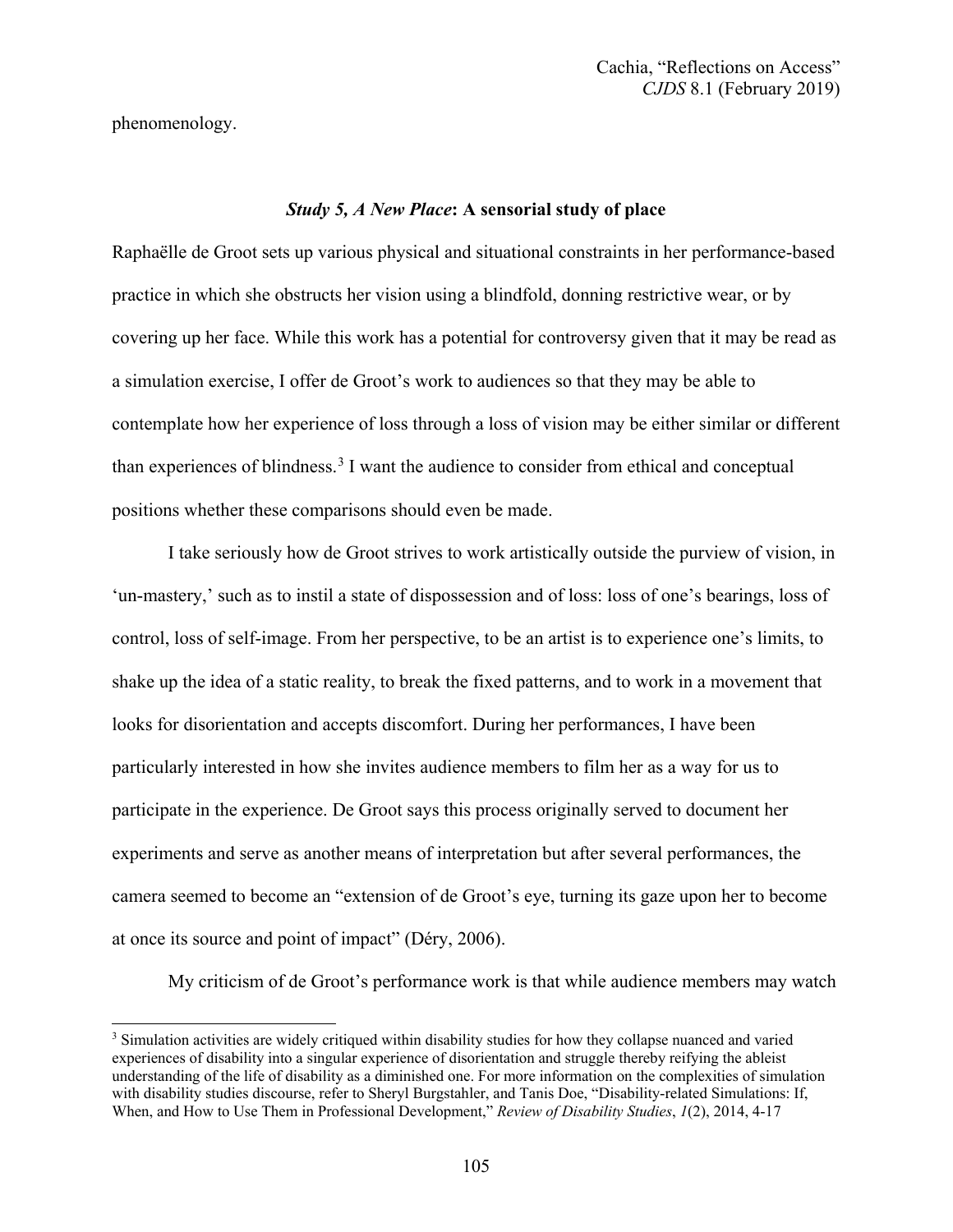and listen to de Groot as she tapes various objects to her body, such as prosthetic legs and arms, or watch as she moves about a space or positions herself on a pulley, as they did for her 2006 work, *En Exercise*, at Galerie l'UQAM in Montreal, ultimately it is impossible for them to experience her embodiment. For example, how can the audience feel the weight of the performance detritus as it accumulated on the artist's body, or smell the stench of the tape against the artist's nostrils or feel the stickiness of the tape against her lips? The artist did not succeed at bringing the invisible - or whatever visibility she had - to the surface for the audience, nor did she succeed at demonstrating all of her other sensorial experiences in the same manoeuvres within her *En Exercise* project. Thus, the artist resorted to falling back on giving the audience a visual means of experiencing her work in multiple temporal formats, in real time and digital time, where an individual recording could be played over and over again and shared with a public. De Groot's eye was not only given over to the audience's eye, but the audience's eye(s) became the God's eye, the seminal Foucauldian panopticon overseeing all activity, while the artist was unable to return the gaze (1996).

What should we make of de Groot's experiences in this journey through a foreign space? How do we access that which is ineffable, incoherent, and that which does not yet have adequate vocabulary to express these perceptions that change by the minute, every day? I would argue that de Groot's performance of impairment gives rise to these new perceptible moments. Yet despite the success of de Groot's work in sharing new orientations within a gallery-based performance series, I am not sure that the artist is critically engaging in a phenomenology of lived experience that can be adequately shared with her public beyond merely visual documentation.

De Groot's *Study 5, A New Place* (2015), is a multi-sensorial eight-minute video*.* This video was an attempt by de Groot to engage with a critique I offered on some of her earlier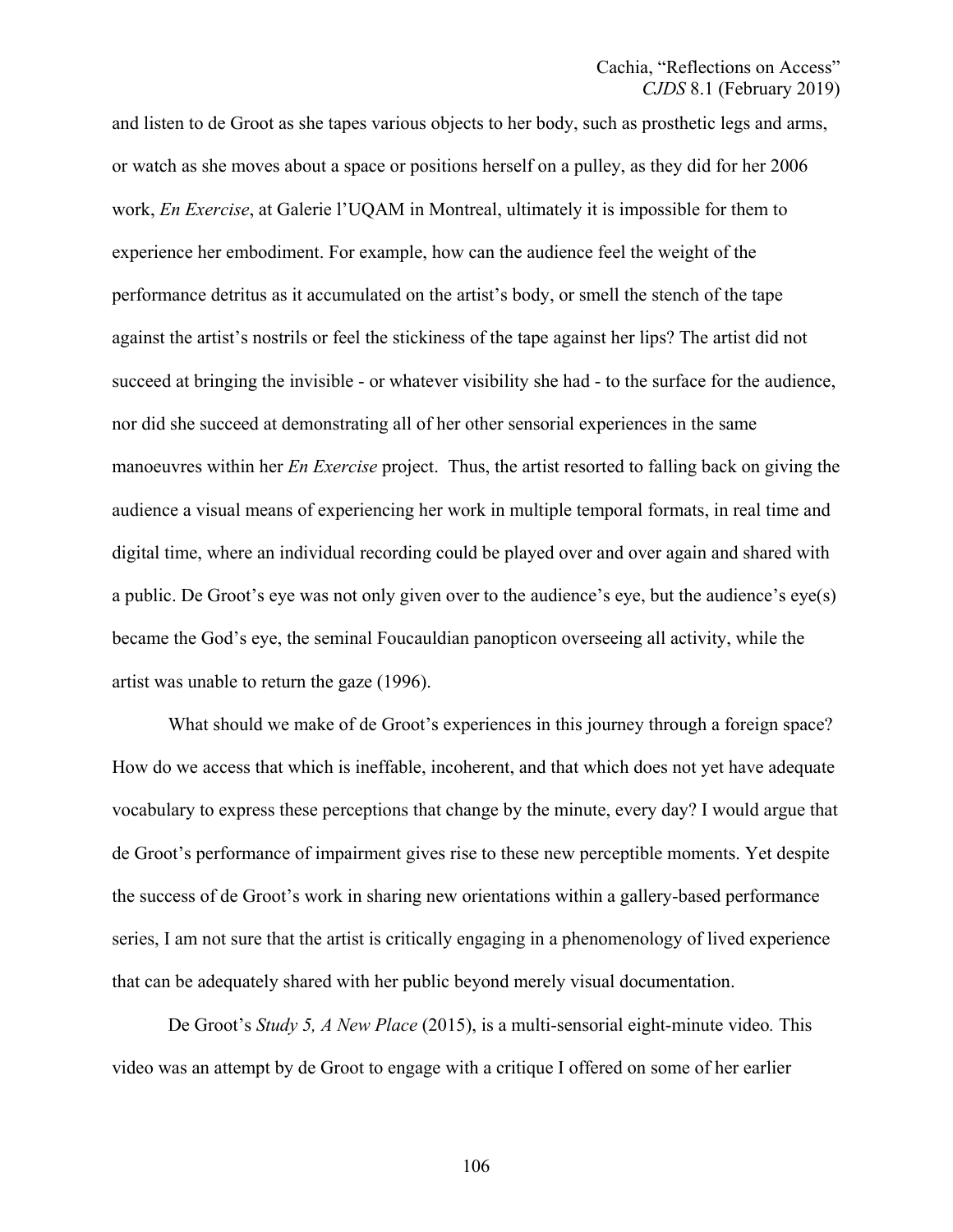performance work in which I challenged her to critically engage in a phenomenology of lived experience and convey the experience of her embodiment to audiences. *Study 5, A New Place*  video was shot in the backyard of a house in a small fishing village in Florianopolis, Brazil. Over a period of six to eight weeks, the artist collected miscellaneous detritus and rubbish found on the streets and on the beach during her daily walks. She also collected the paper bags that came from the grocery store with the bread and pastries she bought. The video is a visual and aural study of these collected materials, but also, through these materials, the video ultimately becomes a documentation of the place and the life that she discovered while she was temporarily living in Brazil. De Groot engages in the performative action of conglomerating these materials on her head. The debris and paper create a blinding mask that she wears over her head, gradually obstructing her sight. De Groot describes the experience as a kind of composite of visual impairment: "I can't see through the mask and the mask is made without me seeing what it looks like" (2015). This creation of her blinding mask is an action that she repeats with variations and different degrees of complexity. In this particular study, it is the first time that the artist explores unmaking the head, or mask, as much as making it. In other words, we get to witness de Groot unravelling her mask, as well as the creation of it.

*Study 5, A New Place* offers compelling video and sound capture that depict the embodied perspective of de Groot's performance. The action is recorded from three viewpoints: one is a capture from the artist's forehead, another is from her hand, and the last one is from a cameraperson. The first two are blind viewpoints: there is no eye behind the camera framing the action, as the devices, which also record audio, are strapped directly onto de Groot's body. The study then also becomes one of the beautiful sensorial experience of the actions she is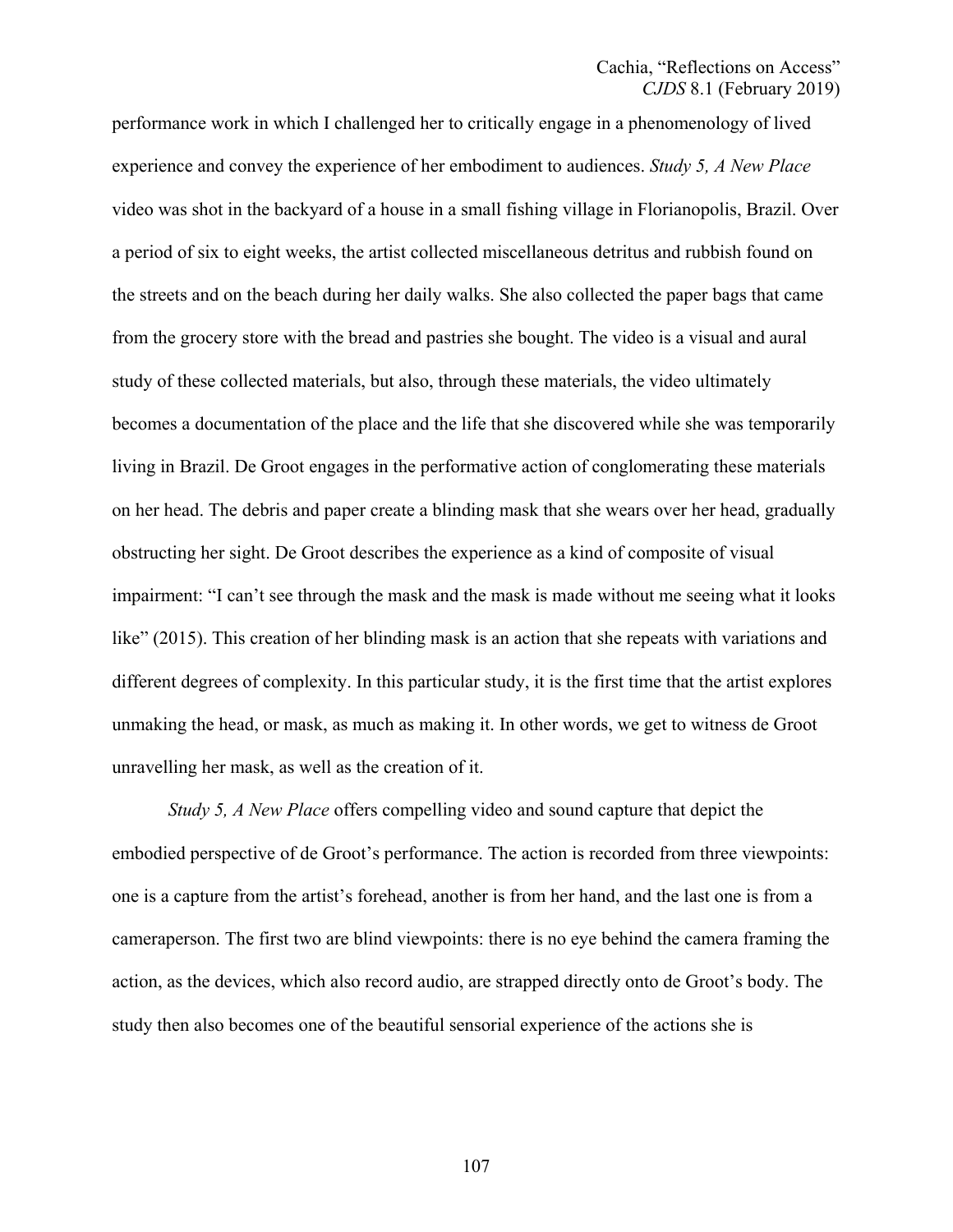performing on herself, the image and sound recording devices probe this experience up close, almost from within, as if they were parts or extensions of her skin, hands, ears, and eyes.

The video editing is remarkable for the way it presents multiple perspectives. De Groot describes the editing of the piece like a study within the study. She says, "I wanted the viewer to gradually travel between the various viewpoints, be in the eyes that are not seeing but yet visualizing, be in the skin that is sensing and feeling, be in the ears. I also edited it from my own blinded perspective, wanting the viewer to experience blindness through sight" (2015). Oftentimes, the images in *Study 5, A New Place* are abstract; the sounds are the crunching of paper beneath exploratory fingertips. Once recorded, this type of 'internal' viewpoint allows both the artist and the audience to see the experience, to look at it as material form. The record can never substitute the lived experience, but, in this case, de Groot provides a sensory simulation of it. *Study 5, A New Place* is an attempt to measure and qualify the difference between the recorded images and sounds from within and the artist's own physical and sensorial memory of the experience itself.



Figure 2: Screen shot of Raphaëlle de Groot's video, *Study 5, A New Place* (2015);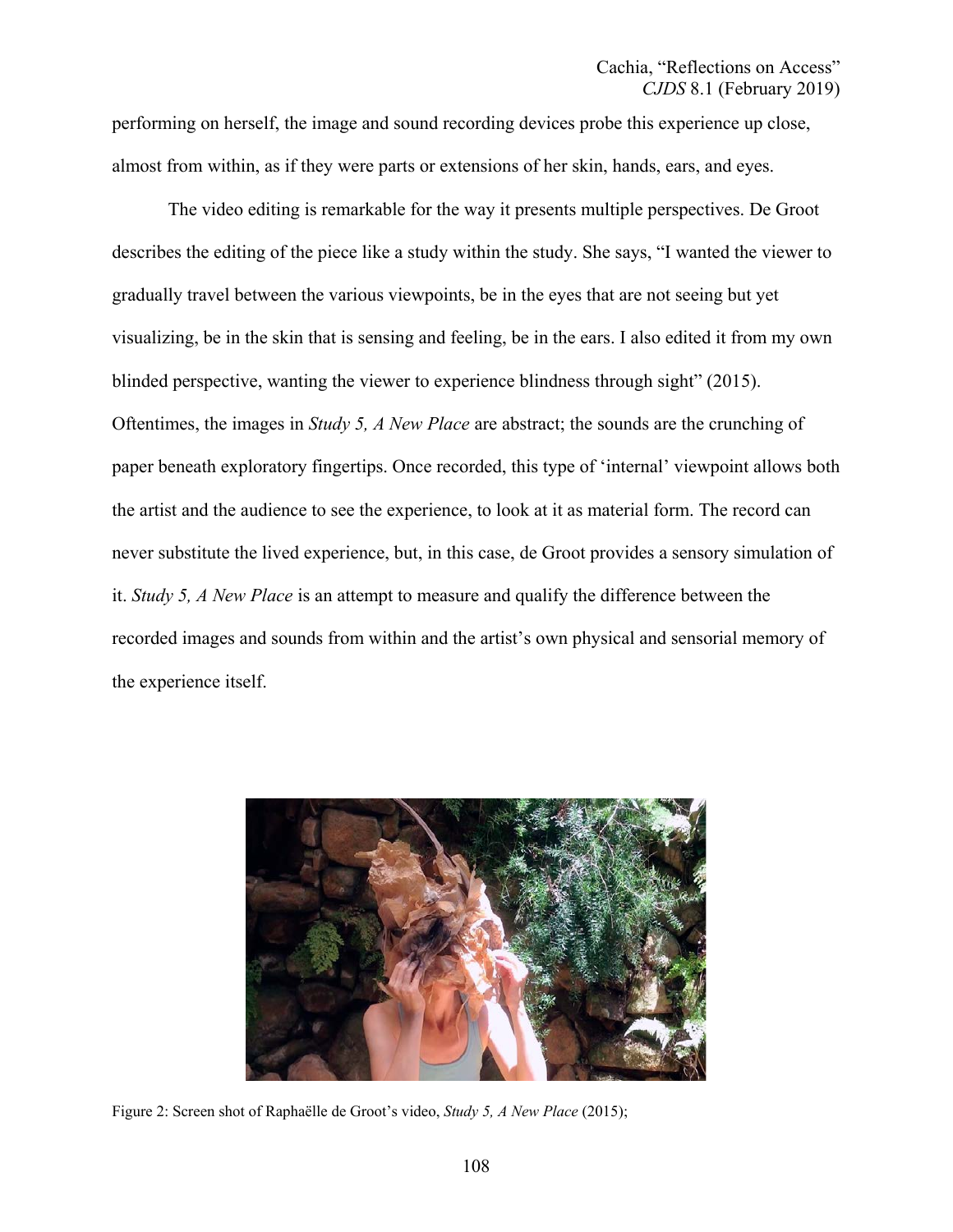Image description: Raphaëlle de Groot wears a grey tank top and covers her entire head with scraps of paper. Her hands reach up towards her head to assemble the mask-like creation. She stands against a nature-background with rocks and plants.



Figure 3: Screen shot from Raphaëlle de Groot's video, *Study 5, A New Place* (2015) Image description: A close-up of fingers grasping at a crumpled paper bag filled with black charcoal.

# *Sweet Gongs Vibrating*

*Sweet Gongs Vibrating* opened in March 2016 at the San Diego Art Institute as the culmination of a four-month curatorial residency I did at the Institute. *Sweet Gongs Vibrating* was a multimedia, multisensory exhibition that broke with the ocularcentric by embracing a myriad of modes of perception with work by 20 artists. This project aspired to activate the sensorial qualities of objects to illustrate alternative narratives of access, place, and space for the benefit of a more diverse audience, especially for people with visual impairments and/or blindness. As curator, I was especially interested in challenging the ocularcentric modality of curating exhibitions, specifically the tendency to rely on the convention that objects must be experienced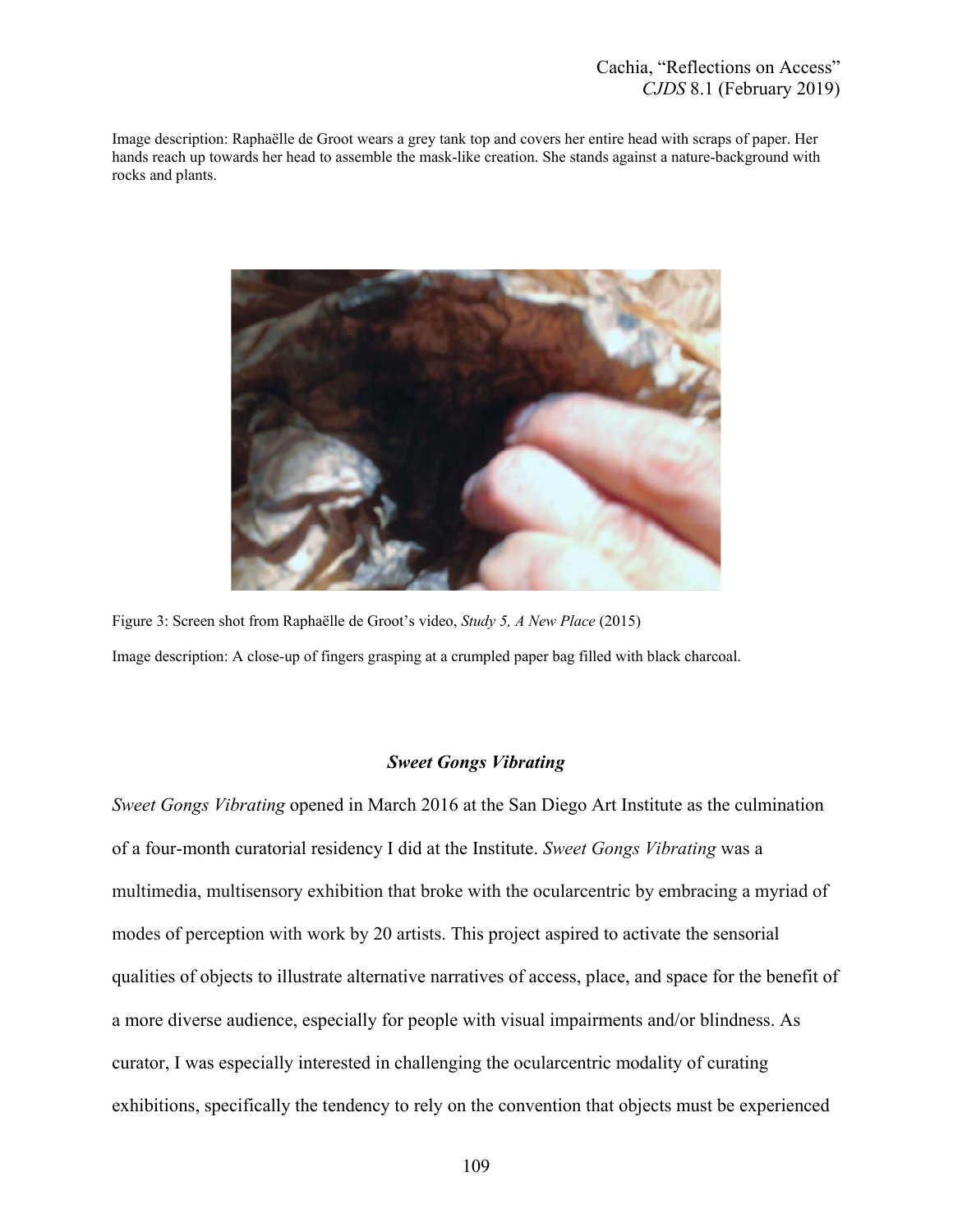through vision alone. For *Sweet Gongs Vibrating*, I wanted visitors to be able to touch all of the works in the exhibition, to be able learn new information about a body, a material, or a place through the sweet taste of ice cream, the gong of a sculpture, or the vibration in a wall, for example.

The artists in this exhibition explored the multi-modal possibilities of sculpture, sitespecific installation, video, and works on paper, constituting an exciting and accessible template for how one might glean untold accounts of everyday surroundings. Each artist was invited to either contribute existent or create new site-specific work. Each piece encouraged audiences to engage sensorially through touch, sound, smell, sight and vibration, and intended to provoke experiences of creative and conceptual access.

The artwork in the show stimulated a number of sensory functions in the human body, including Cooper Baker's *Giant Spectrum* (2016), an interactive audio-visual wall piece that displayed a moving spectral representation of live sound in the gallery through the flashing of lights. Much like light, sound is comprised of many different frequencies, and different sounds contain frequencies with varying amplitudes. This relates to the sensory experience of access because as sounds occur in the space, the piece shows a moving, visual spectral display. The piece interacts with background sound present in the gallery and audiences interact with the piece by making sound. As a visitor talks, yells, sings, claps, whistles, stamps their feet on the ground, or plays music, the piece displays the audio spectrum of the sound they are making. The piece was effective insofar as audiences were able to witness how movement, sound, and vision could function together in an artwork, but it also operated as an inclusive device, as a means of access, in the way that its flashing lights could give Deaf or hearing impaired people visual cues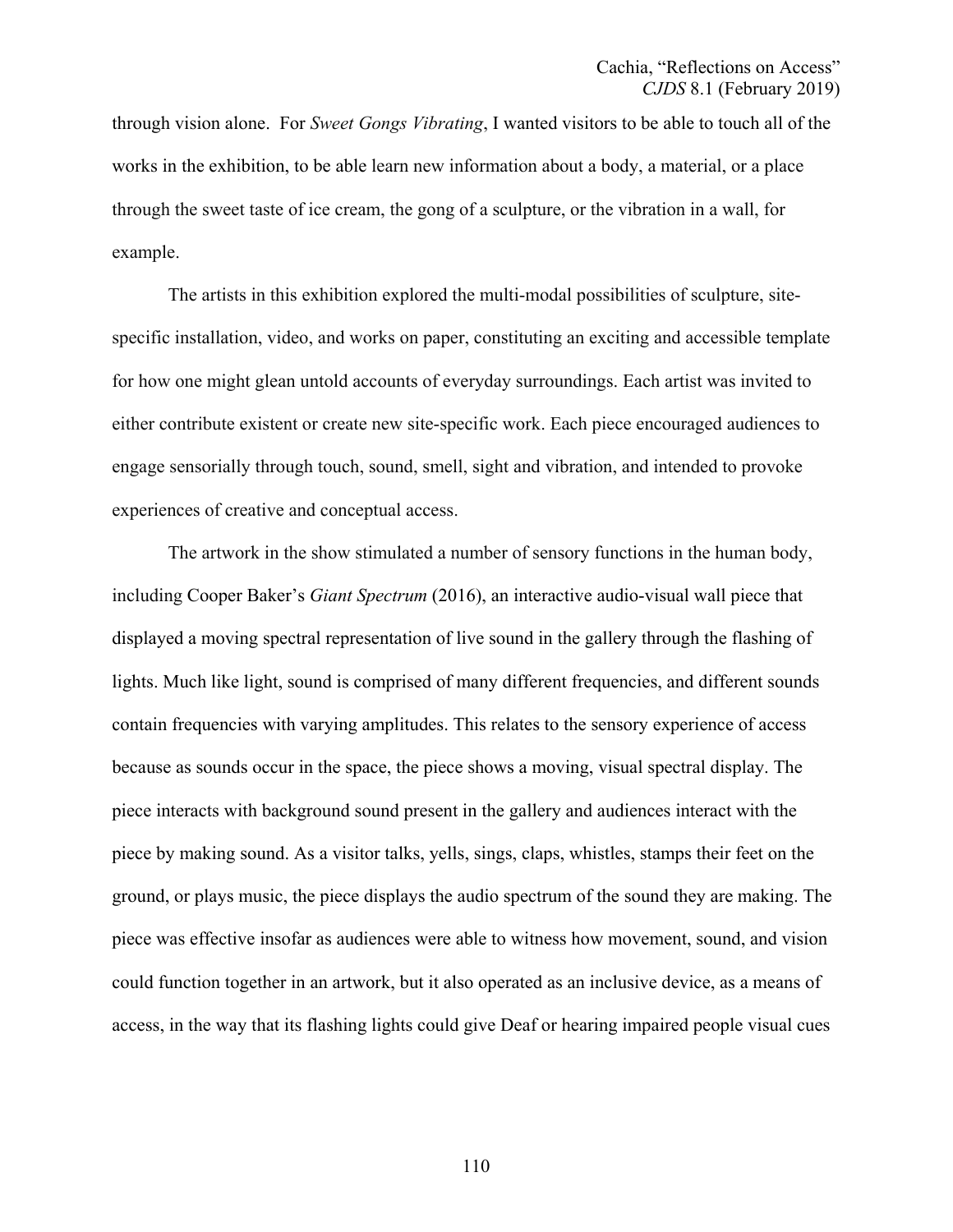that articulate sounds in the immediate environment. By rendering sound into light, Baker's *Giant Spectrum* provided multiple sensory components to this piece.

<span id="page-14-1"></span>Wendy Jacob's *Three threads and a thrum (for D.B.)*, (2016)<sup>[4](#page-14-0)</sup> is another example of the artist inviting sensorial engagement with her work. Jacob inserted the vibrational purr of a friend's cat into a drywalled section of the gallery, creating a sound object that you could sense with your body. Artist Aaron McPeake, who identifies as visually impaired, created *Gongs Vibrating* (2016), a series of bronze gongs suspended from the ceiling with black string. Each gong elicited rich timbres and tones upon contact with a hand-held swinging mallet, which again elicited a rich conversation between movement, sound, and vision. Visitors could engage with the chain reaction of sensorial stimuli that the work offered, by haptically directing the mallet into contact with the gongs, eliciting sound, vibration and movement as the gongs swayed under the pressure of the mallet.

All of these artworks proved very successful as modes of multi-sensorial engagement in the gallery according to my observations, which were captured during my time sitting in the gallery for two days a week over a period of eight weeks to witness audience reactions firsthand.

#### **Three-Dimensions of** *Study 5, A New Place*

In 2016, I returned to de Groot's video, *Study 5, A New Place,* for *Sweet Gongs Vibrating.* The work had only been exhibited and experienced virtually and I felt that the *Sweet Gongs Vibrating* exhibition would be a perfect opportunity to explore de Groot's video

<span id="page-14-0"></span>[<sup>4</sup>](#page-14-1) In 1993 Jacob animated a wall in the (then) new Museum of Contemporary Art San Diego to expand and contract with the steady pace of breathing, an action inspired by the artist's experience of sitting with her father while he was in a coma. *Three threads an a thrum (for D.B.)* is an echo of her earlier wall, and addresses comfort in the face of a recent loss. This work did not rely on vision or hearing.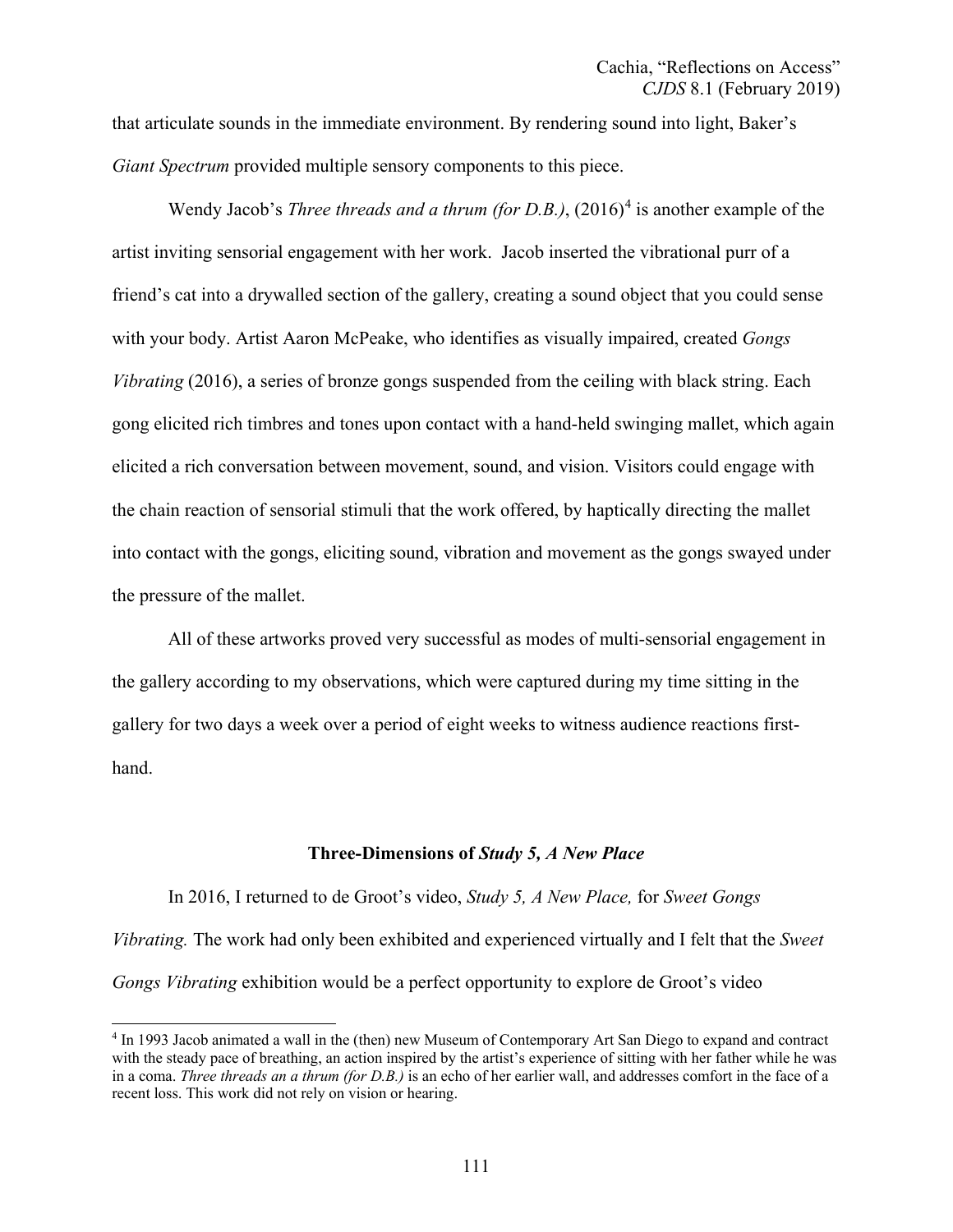performance tactilely through installation. I asked de Groot if she would display the original found materials used to create her makeshift head-mask alongside the video as an interactive, touch-based component of the work and she agreed. I placed the found materials as a disorderly bundle on top of a pedestal in front of a projection of the video. The projected video literally broke through the flat two-dimensional visual representation on the wall so that the viewer could not only see the physical detritus of what the artist was experimenting with on her face and head, but could actually touch it. I wanted people to explore the varied surfaces of de Groot's papers, ropes, roughly-formed pieces of charcoal, plastic, and other materials. Sighted people could visually observe how de Groot's touching actions mirrored the touching of the same materials taking place by de Groot in the video as she covered her head. Hearing people could hear how the crinkle, crinkle, crunch, crunch noise emerged as a result of hands making contact with crumpled paper was echoed in the sounds emanated from de Groot's same haptics. Extending de Groot's work in this way was a bid to achieve a heightened level of tactile engagement. These are the types of 'creative access' interventions that need to be encouraged as we consider the expansion of the sensorial and haptic activism within our museums and galleries.



Figures 4-5: Raphaëlle de Groot, installation shots of *Study 5, A New Place* (2015) in *Sweet Gongs Vibrating*, San Diego Art Institute, 2016, curated by Amanda Cachia.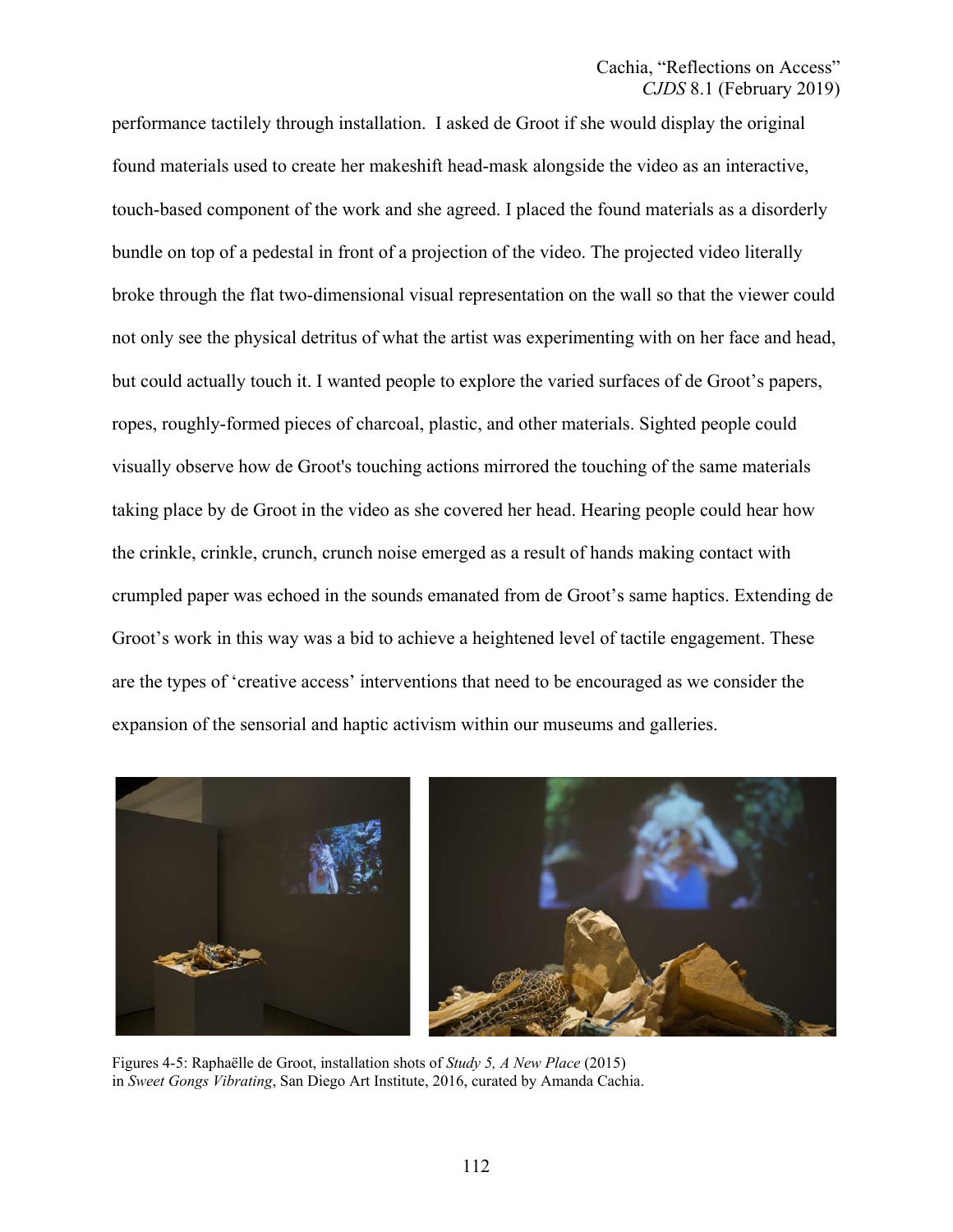Image descriptions: (left) Installation of a pedestal displaying a pile of found materials adjacent to a wall projection showing an image of artist Raphaëlle de Groot covering her head with the same material found on the pedestal. (right) This is a detail of the image shown of the left where the materials consisting of brown paper and scraps appear in the foreground in focus, with the video projection against the wall in the background appearing blurred.

## *White Cane Amplified:* **Shifting the semiotics of the cane**

*Sweet Gongs Vibrating* also included *White Cane, Amplified* (2015), a seventeen-minute video created by Papalia which was originally produced for *The Flesh of the World*, a group exhibition I curated for the University of Toronto in 2015. In *White Cane, Amplified*, Papalia carries out a sonic performance using a megaphone to navigate a busy urban street in Vancouver, British Columbia. The work takes on collaborative and performative purpose when he calls out to passersby, introduces himself as blind and asks them to please help him cross the street. Here, the artist takes symbolic control over the visual connotations of the cane, for rather than letting the cane speak for itself as a visual and symbolic device, he instead strives to acquire agency by aurally positioning himself within the urban landscape using a megaphone. In this process he becomes both vulnerable and resolute all at once. In contrast to the sound produced by the white cane's encounter with objects in the environment around him, Papalia uses the megaphone to guide the sound of his own voice into resonance across the atmosphere and, he hopes, into the ears of other bodies. Here, Papalia's reliance on other bodies to help him navigate through space is risky given the possibility of no one actually helping him. In other words, there is a risk that his body will remain immobile instead of mobile. Indeed, as we observe in the video, for the most part there is barely anyone around to take him from point A to B as he undertakes his journey. Occasionally we see a car zoom by but the only people we see leading Papalia across the busy intersection, eventually, are two young boys who are clearly curious about Papalia and his embodiment.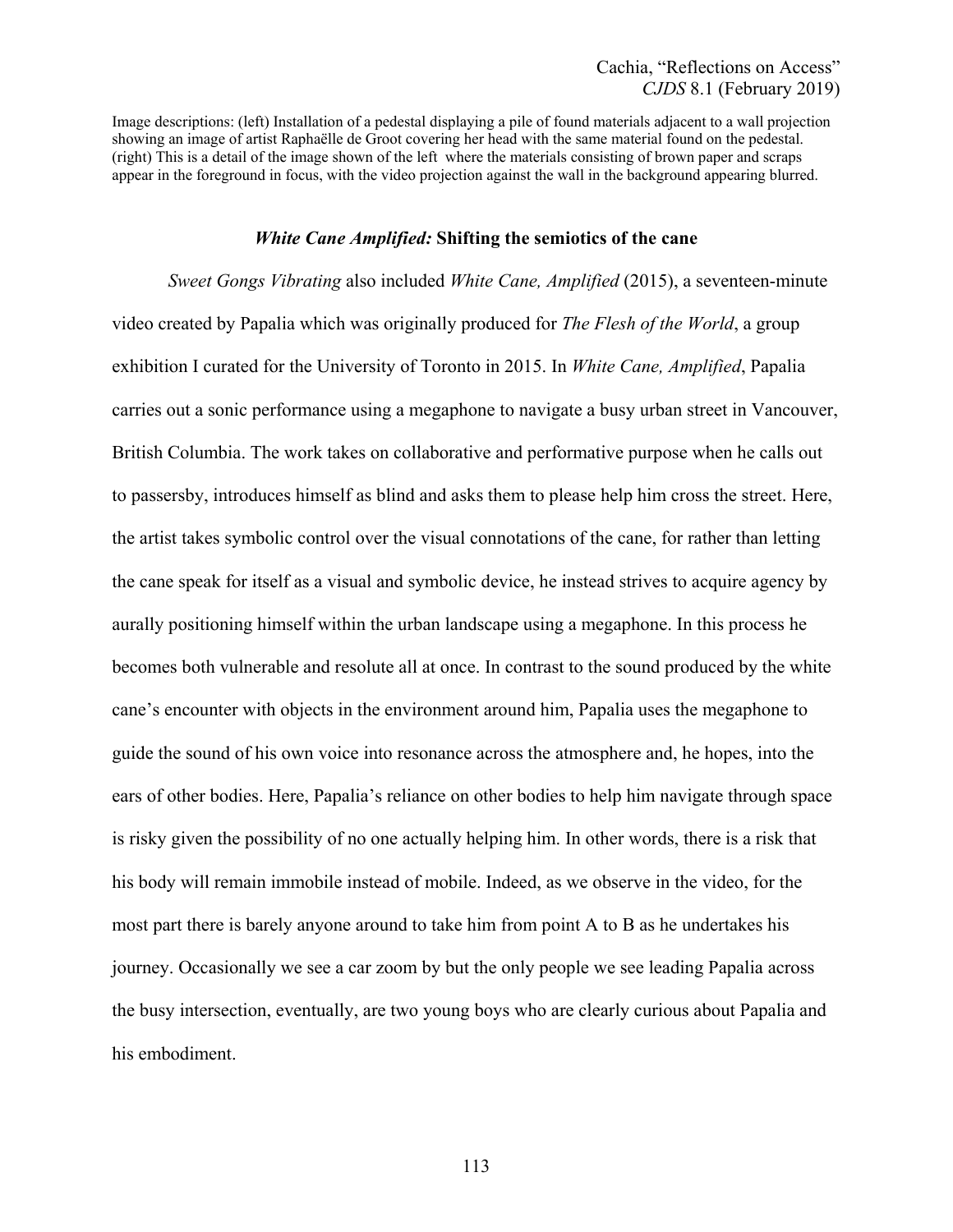Papalia felt ambivalent about calling himself 'blind' through his megaphone to passersby as he feels so strongly about identifying as a non-visual learner. However he felt that using the term 'blind,' a more recognizable term for the average pedestrian, might reduce the risk of the performance. Indeed, Papalia hoped to turn up the volume on the problematic semiotic associations his white cane carries, but the amplification risks reinforcing, rather than necessarily disrupting or transforming, the correlations with the white cane.

<span id="page-17-1"></span>In 2013, Papalia developed *Mobility Device*, an earlier video project that also explores the semiotics of the white cane. In *Mobility Device* he innovatively deploys the accompaniment of a high school marching band. In *Mobility Device* Papalia abandons his white cane and replaces it with the Great Centurion Marching Band from Century High School in Santa Ana, California. Papalia collaborated with the band to develop a sonic repertoire of sounds that would carefully indicate different types of commutation and direction: a bellow on the trumpet or a blow on the horn would denote that he was about to cross a street, step over a sidewalk, bump into something, or turn a corner<sup>[5](#page-17-0)</sup>. During the performance, the band follows Papalia playing a sequence of repetitive sounds that act as a guide for him as he traverses unfamiliar streets and spaces. Instead of using the tactility of the white cane, Papalia instead makes a sensorial transition into a sonic experience where human bodies, along with other types of objects, and public spaces are part of the project. The instruments and the people playing them become Papalia's mobility device, and Papalia relies on them – human bodies and their accompanying sounds – to guide him. Papalia is hands-free, so to speak, and relinquishes control by giving it over to the marching band to be his guide. With *Mobility Device*, members of the marching band

<span id="page-17-0"></span>[<sup>5</sup>](#page-17-1) To learn more, visit the following article by Carolina A. Miranda, "Leading the Blind: A Marching Band Helps An Artist Navigate Santa Ana," *KCET ArtBound,* May 30, 2013,

<http://www.kcet.org/arts/artbound/counties/orange/carmen-papalia-grand-central-art-center.html> Accessed January 14, 2016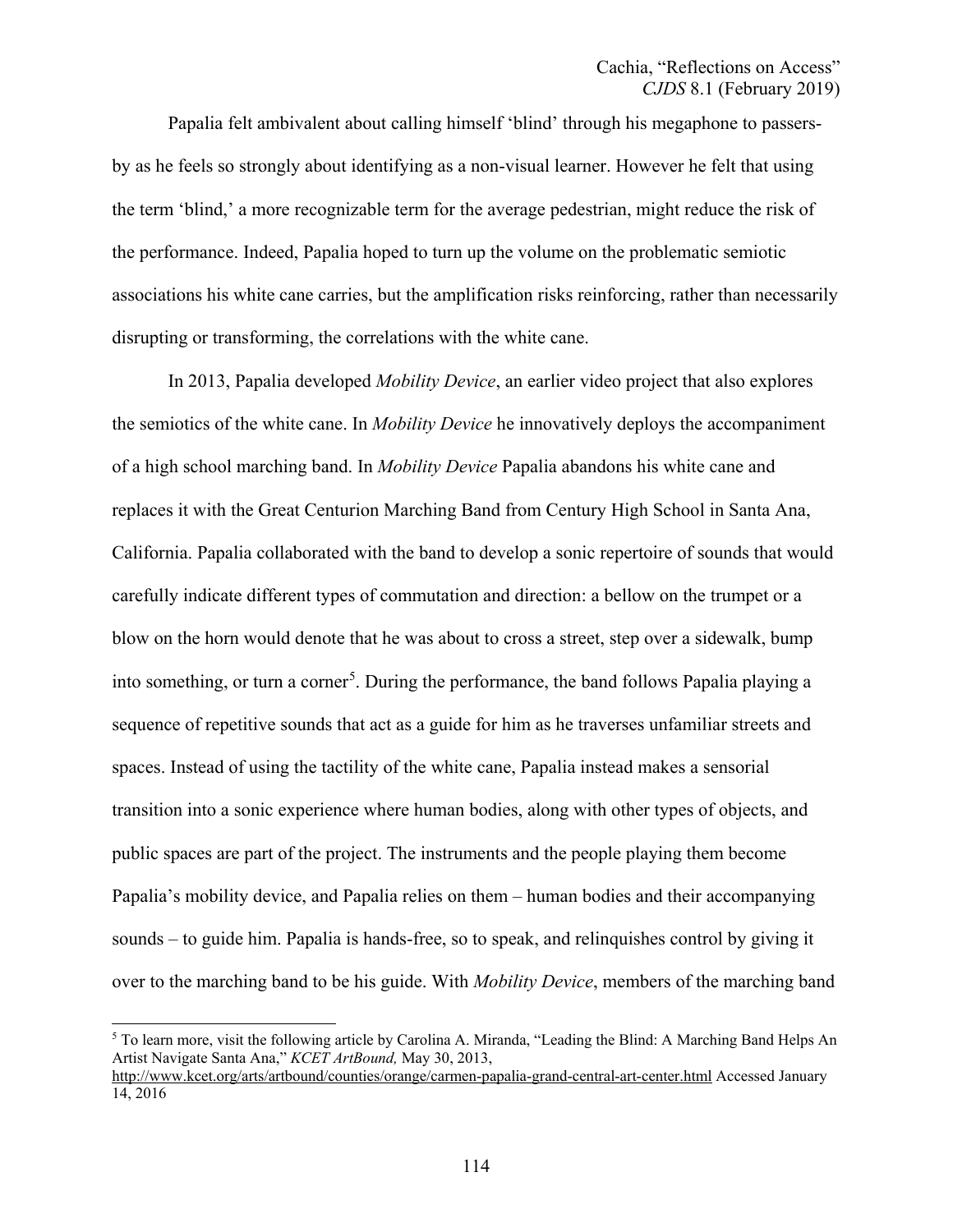become collaborators and implicated in Papalia's safety and well-being. In the video documentation of the performance, produced by the Grand Central Art Center, one of the marching band students expressed a fear of the possibility of Papalia injuring himself, or even getting killed; the students in the band were very aware of their role as the prosthesis for Papalia and the responsibility that this entailed.



Figure 6: Carmen Papalia, still from the video, *White Cane, Amplified*, 2015, Vancouver, BC

# **Conclusion: Material and ideological access in the museum**

Throughout this paper, I have examined a constellation of approaches to artistic access in order to illustrate its conceptual and physical possibilities for the artist, curator, and, ultimately, the audience who engages with the artwork. Access has both material and ideological components that are meant to stimulate physical, cognitive, and sensorial functions of the human body, proving that it is not one-dimensional. Through the evolving art practices of two contemporary artists, Raphaëlle de Groot and Carmen Papalia, we see how the work of artistic access might be taken up in conversation with my own approach as curator. Both de Groot and Papalia explore the temporary or permanent blind and/or visually impaired experience in their own lives and this

Image description: Carmen Papalia, a bearded white man holding a megaphone up to his mouth with his left hand. He wears a blue long-sleeved collared shirt, a grey vest and a grey trilby hat. He looks as though he is standing on a sidewalk because there are parked cars on each side of the road in the image, and the background is filled with a green hedge and buildings.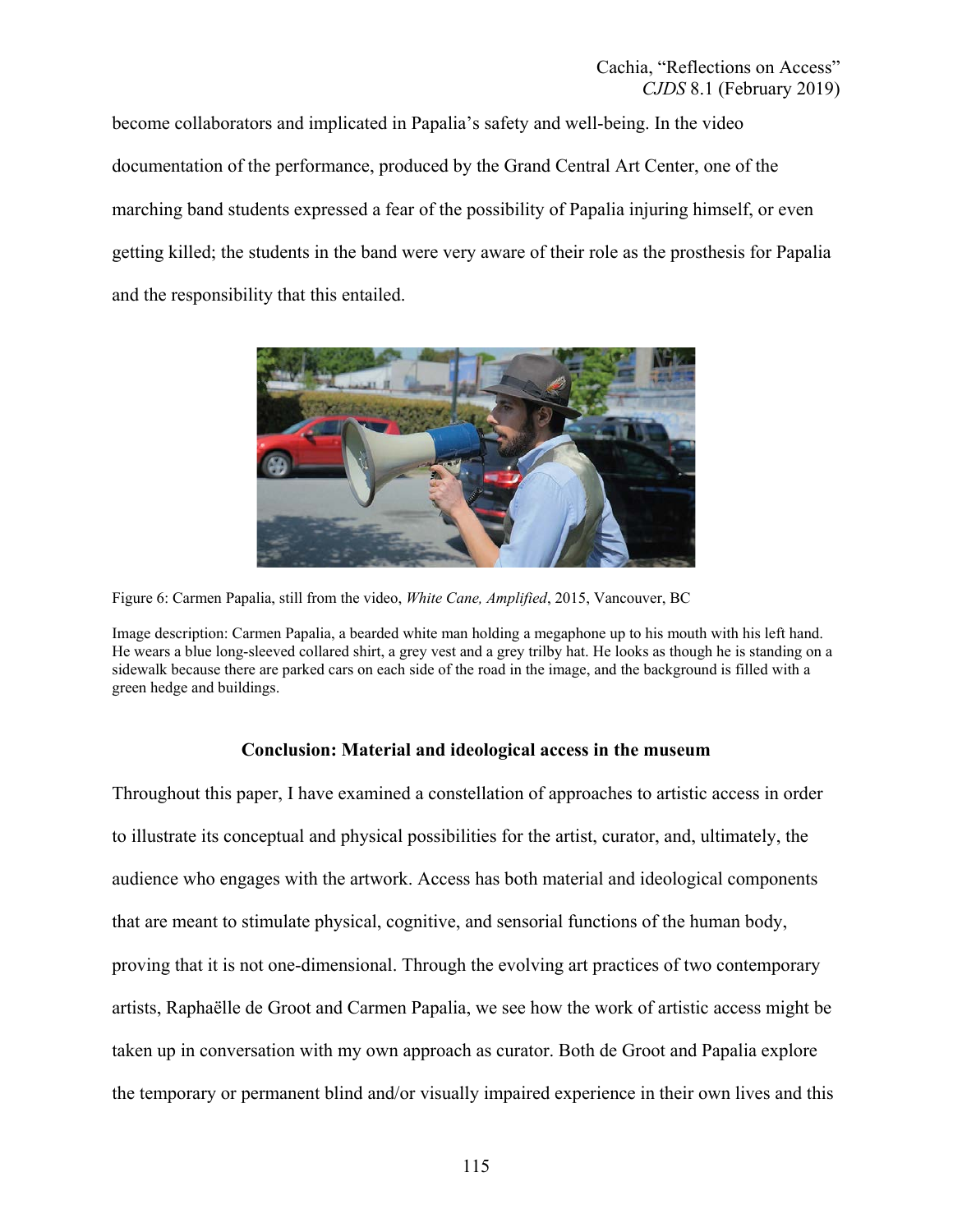motivates my curatorial approach to think about how to make their work even more palpable for all audiences, but especially for blind and visually-impaired audiences to experience in the gallery by incorporating other sensorial experiences into the work that include tactile elements, sound, captions, and audio description. *Marking Blind* and *Sweet Gongs Vibrating* provided an opportunity to cultivate the artist/curator relationship and at the same time the accessibility of the artworks. I have found us in a responsive and receptive exchange. The spirit of access suggests that access is a fluid process that takes place between the curator and artist(s) in which each party reaches consensus on what access should mean in a particular time and place for a particular exhibition and audience. This also means advocating for a politics of access that takes into consideration how access will be seen, felt, and heard to both privilege and prioritize a complexly-embodied audience. As the examples in this paper demonstrate, when the artist/curator relationship centralizes access in the exhibition, the artwork evolves. Access is not monolithic, nor uniform; it is always variable and dependent on a number of conditions. When the artist and curator engage imaginatively with the work of access, we disrupt and transform both the standardized curatorial practice and the museum and gallery experience for the visitor. With access at the centre, vital new approaches to art-making and thinking will thrive.